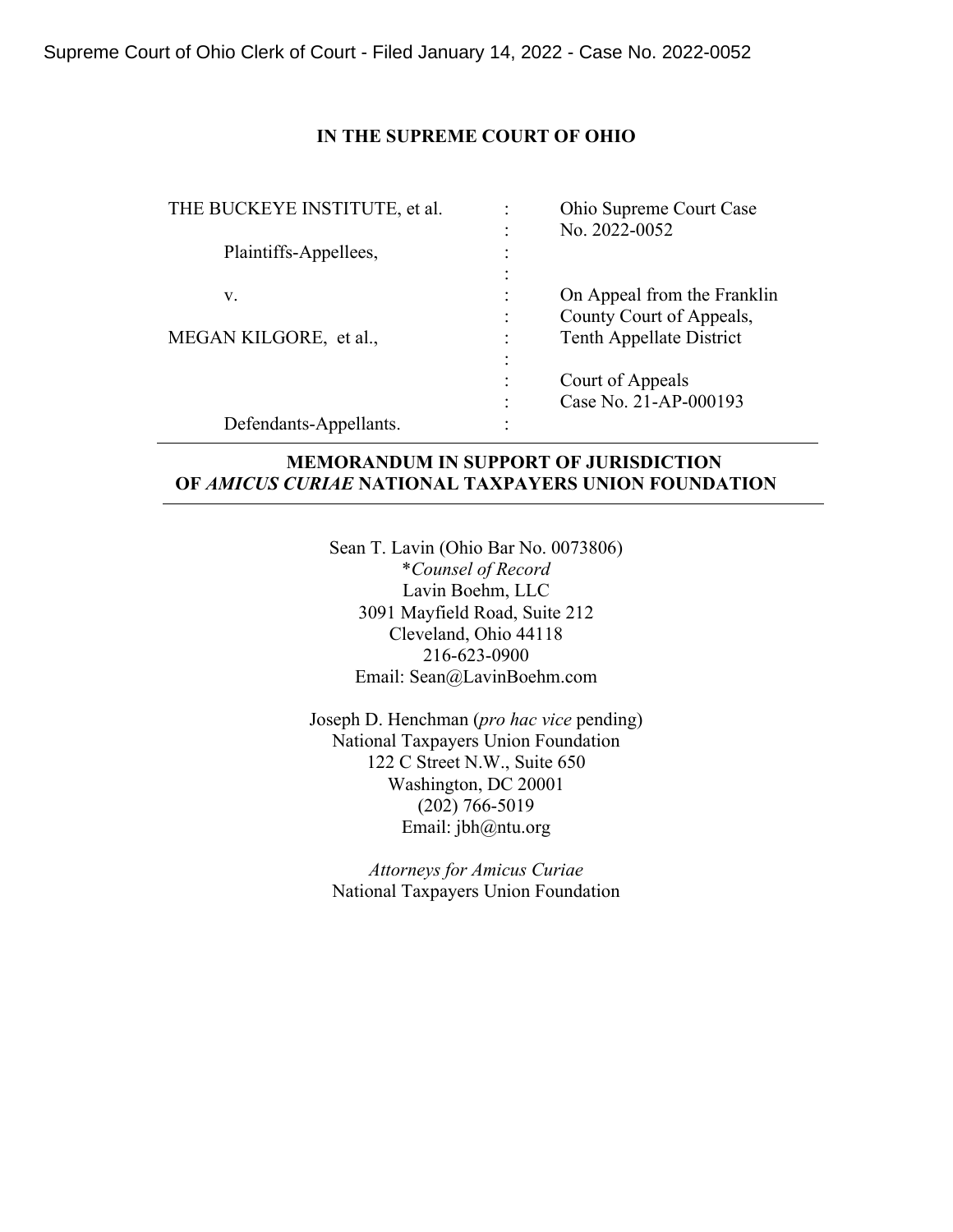Jay R. Carson Wegman Hessler 6055 Rockside Woods Blvd. Cleveland, OH 44131 [jrcarson@wegmanlaw.com](mailto:jrcarson@wegmanlaw.com)

Robert Alt The Buckeye Institute 88 East Broad Street, Suite 1300 Columbus, OH 43215 [robert@buckeyeinstitute.org](mailto:robert@buckeyeinstitute.org)

*Counsel for Plaintiff-Appellants The Buckeye Institute, et al.*

Diane Menashe [Diane.menashe@icemiller.com](mailto:Diane.menashe@icemiller.com) Daniel Anderson [Daniel.anderson@icemiller.com](mailto:Daniel.anderson@icemiller.com) Ice Miller LLP One American Square, Suite 2900 Indianapolis, IN 46282-0200 (614-462-2700)

*Counsel for Defendant Megan Kilgore, et al.*

Zachary M. Holscher [zachary.holscher@ohioattorneygeneral.gov](mailto:zachary.holscher@ohioattorneygeneral.gov) Allison D. Daniel [allison.daniel@ohioattorneygeneral.gov](mailto:allison.daniel@ohioattorneygeneral.gov) Julie M. Pfeiffer [julie.pfeiffer@ohioattorneygeneral.gov](mailto:julie.pfeiffer@ohioattorneygeneral.gov) Ohio Attorney General's Office 30 East Broad Street, 16<sup>th</sup> Floor Columbus, OH 43215

*Counsel for Defendant Ohio Attorney General Dave Yost*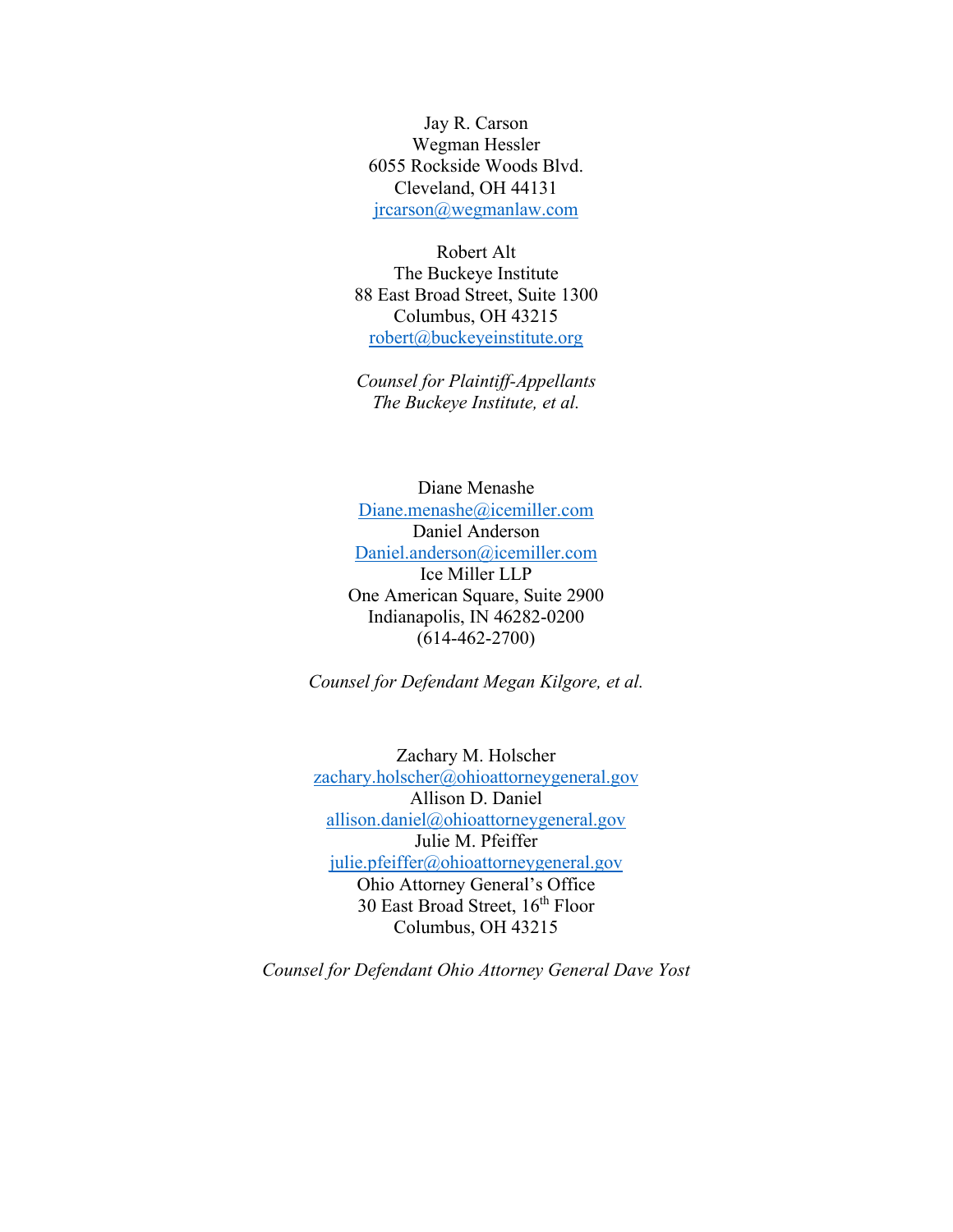# **TABLE OF CONTENTS**

| STATEMENT OF INTEREST OF AMICUS CURIAE NATIONAL TAXPAYERS UNION                                                                 |  |
|---------------------------------------------------------------------------------------------------------------------------------|--|
|                                                                                                                                 |  |
| PROPOSITION OF LAW: THIS CASE RAISES SUBSTANTIAL CONSITUTIONAL<br>QUESTIONS AND INVOLVES A QUESTION OF PUBLIC AND GREAT GENERAL |  |
|                                                                                                                                 |  |
|                                                                                                                                 |  |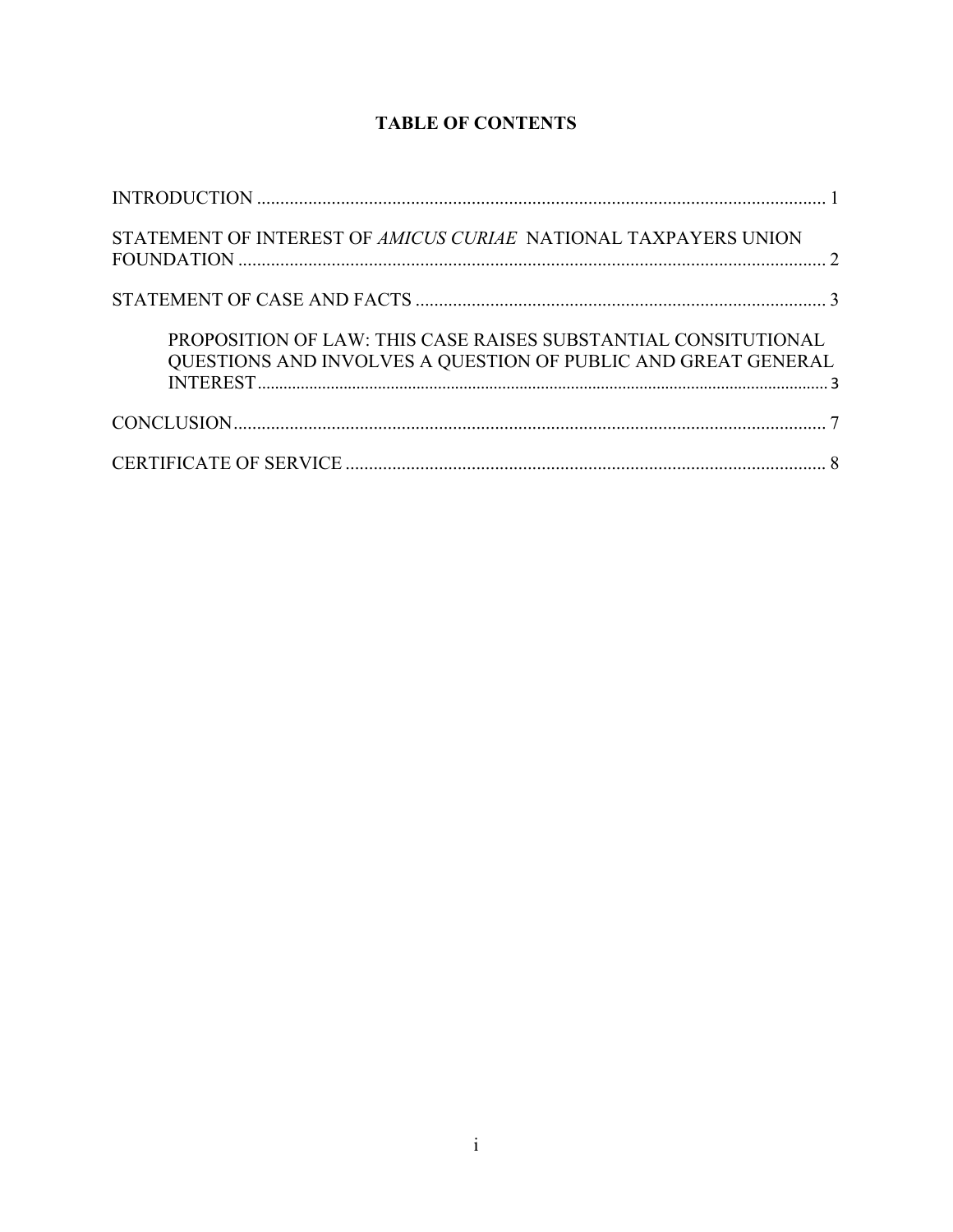# **TABLE OF AUTHORITIES**

### **Cases**

| Home Building & Loan Assn. v. Blaisdell,       |  |
|------------------------------------------------|--|
| International Shoe Co. v. State of Washington, |  |
| McCullough v. Maryland,                        |  |
| Miller Bros. v. State of Maryland,             |  |
| <i>Wisconsin v. J.C. Penney Co.,</i>           |  |

# **Other Authorities**

| Adam B. Thimmesch, The Tax Hangover: Trailing Nexus, 33 Va. Tax. Rev. 497 (2014) 5                                                                                          |  |
|-----------------------------------------------------------------------------------------------------------------------------------------------------------------------------|--|
| Andrew Moylan & Andrew Wilford, "Don't Let COVID Remote Work Become a Tax Trap,"<br>NTUF Issue Brief (Apr. 24, 2020), https://www.ntu.org/foundation/detail/dont-let-covid- |  |
|                                                                                                                                                                             |  |
| Joseph Bishop-Henchman, The History of Internet Sales Taxes from 1789 to the Present Day,                                                                                   |  |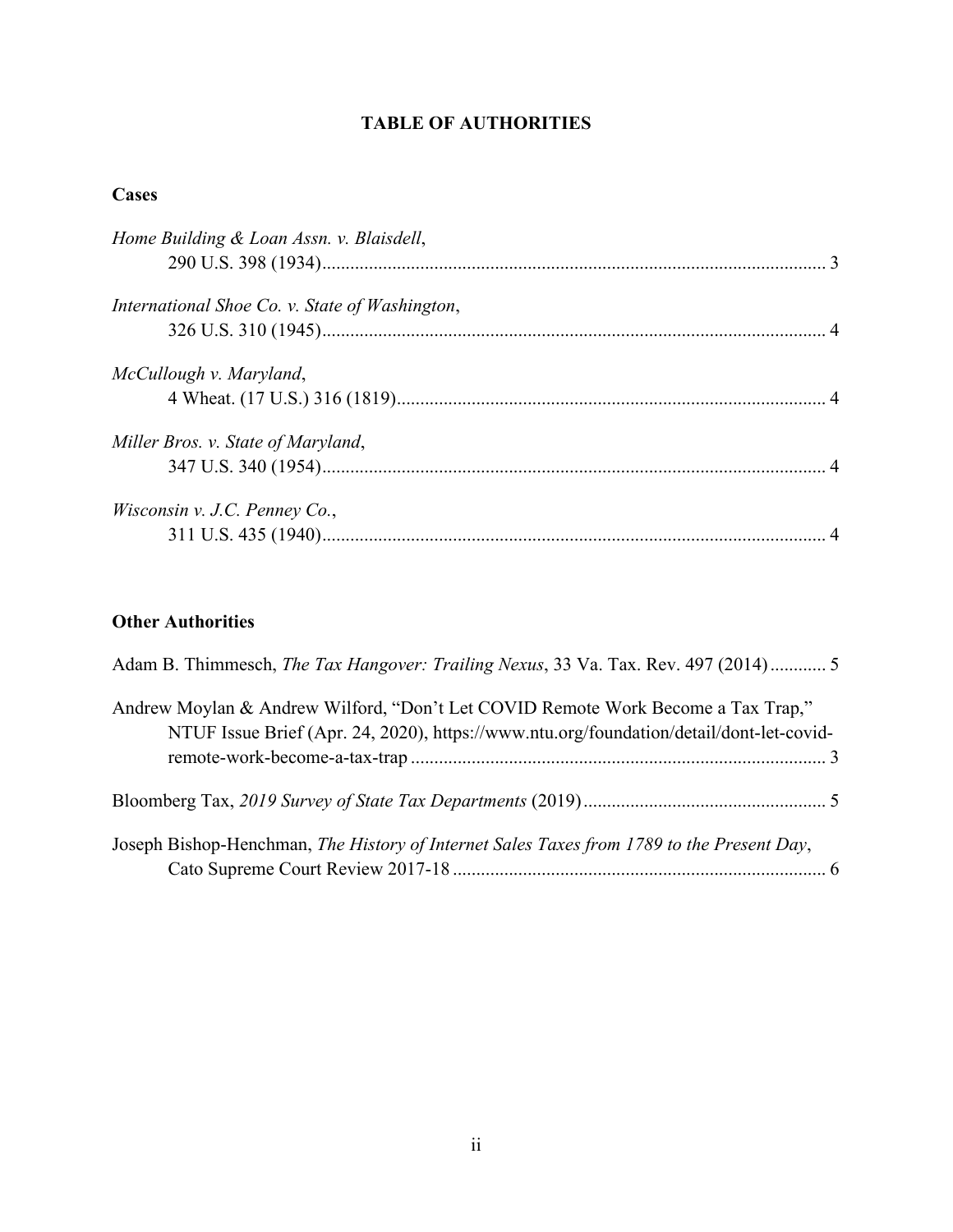#### **INTRODUCTION**

<span id="page-4-0"></span>Tens of millions of Americans have begun telecommuting regularly for the first time, because of the COVID-19 pandemic. For those who live and work in different jurisdictions with different tax policies, many suffer the consequences of complex and confusing tax nexus rules in dire need of modernization.

Ohio taxpayers are among those subject to this confusion. Generally income tax is imposed on someone who lives or works in a jurisdiction. If a person neither lives nor works in a jurisdiction, that jurisdiction is properly without power to collect income tax from that person. For much of 2020 and 2021, Ohio's General Assembly set aside this general rule, directing local governments to collect income tax from individuals based on their *employer*'s location rather than their residence and place of remote work. The legislation was justified as preserving the status quo during temporary disruption and preventing revenue losses for the municipalities.

Do municipalities now have the power to tax non-residents who lack minimum contacts in the jurisdiction, seemingly in violation of the Due Process Clause of the Constitution? Does the state have the power to authorize municipalities to tax individuals outside their borders? How long does the power to tax a non-resident who does work in the jurisdiction last, once established? Was the tax change of HB 197 (Section 29) permissible as a temporary emergency measure or is it a power that the General Assembly can utilize anytime? Taxpayers deserve answers to these questions, raised directly by this case.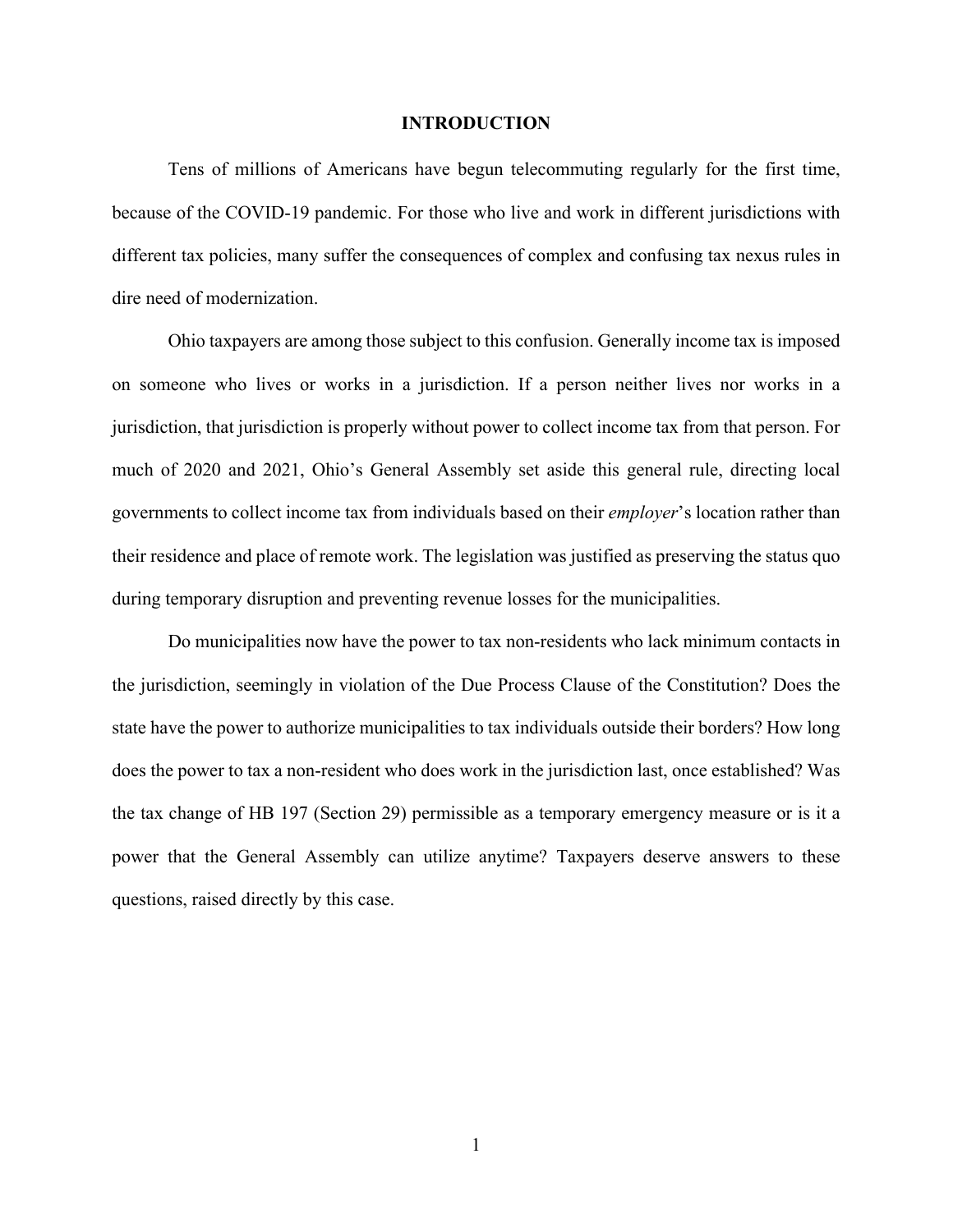## **STATEMENT OF INTEREST OF** *AMICUS CURIAE*  **NATIONAL TAXPAYERS UNION FOUNDATION**

<span id="page-5-0"></span>Pursuant to S. Ct. Prac. R. 7.06, the National Taxpayers Union Foundation (NTUF) submits this jurisdictional memorandum as *amici curiae* in support of jurisdiction in the above-captioned matter.

Founded in 1973, the National Taxpayers Union Foundation (NTUF) is a non-partisan research and educational organization dedicated to showing Americans how taxes, government spending, and regulations affect them. NTUF advances principles of limited government, simple taxation, and transparency on both the state and federal levels. NTUF's Taxpayer Defense Center advocates for taxpayers in the courts, producing scholarly analyses and engaging in litigation upholding taxpayers' rights, challenging administrative overreach by tax authorities, and guarding against unconstitutional burdens on interstate commerce.

Because *Amicus* has testified and written extensively on the issues involved in this case, because this Court's decision may be looked to as authority by the many courts considering this issue, and because any decision will significantly impact taxpayers, small businesses, and tax administration, *Amicus* have an institutional interest in this Court's ruling.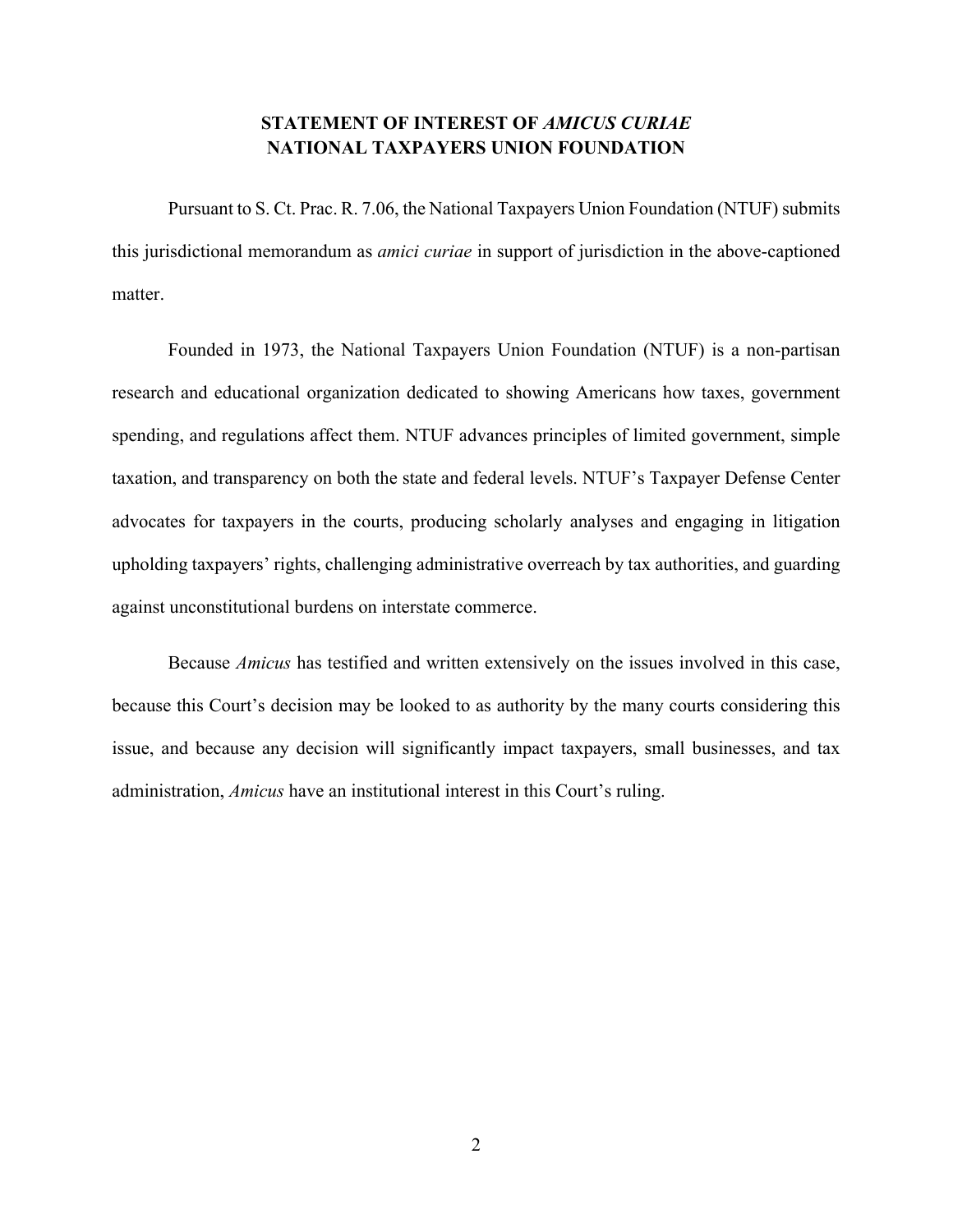#### **STATEMENT OF CASE AND FACTS**

## <span id="page-6-1"></span><span id="page-6-0"></span>**PROPOSITION OF LAW: THIS CASE RAISES SUBSTANTIAL CONSITUTIONAL QUESTIONS AND INVOLVES A QUESTION OF PUBLIC AND GREAT GENERAL INTEREST**

*Amicus* respectfully requests that this Court agree to review the Tenth District's Decision.

"Emergency does not create power. Emergency does not increase granted power or remove or diminish the restrictions imposed upon power granted or reserved." *Home Building & Loan Assn. v. Blaisdell*, 290 U.S. 398, 425 (1934).

Citing emergency, Ohio upended its system of municipal taxation in 2020. Prior to 2020, many Ohio workers commuted into central cities every weekday and consequently owed local income tax there based on their presence in the jurisdiction. With the onset of the COVID-19 pandemic and stay-at-home orders, commuting into central cities nationwide drastically dropped off as many workers began telecommuting from their homes. An analysis by the National Taxpayers Union Foundation estimated at least 2.1 million Americans that previously crossed state lines for work are now working from home in accordance with public health guidelines. *See, e.g.*, Andrew Moylan & Andrew Wilford, "Don't Let COVID Remote Work Become a Tax Trap," NTUF Issue Brief (Apr. 24, 2020), [https://www.ntu.org/foundation/detail/dont-let-covid-remote](https://www.ntu.org/foundation/detail/dont-let-covid-remote-work-become-a-tax-trap)[work-become-a-tax-trap.](https://www.ntu.org/foundation/detail/dont-let-covid-remote-work-become-a-tax-trap) Many of these workers and the businesses that employ them are unaware of, or are unprepared to deal with, the exposure to new tax jurisdictions this can create.

In Ohio, this threatened municipal tax collection: no presence means no income tax revenue. Pressed by municipalities, the Ohio Legislature enacted HB 197 (Section 29), which directed local income tax withholding based on the location of the employer rather than the employee, for the duration of the COVID-19 emergency. To maintain the status quo of revenue flowing to municipalities, the General Assembly upended the status quo of the income tax being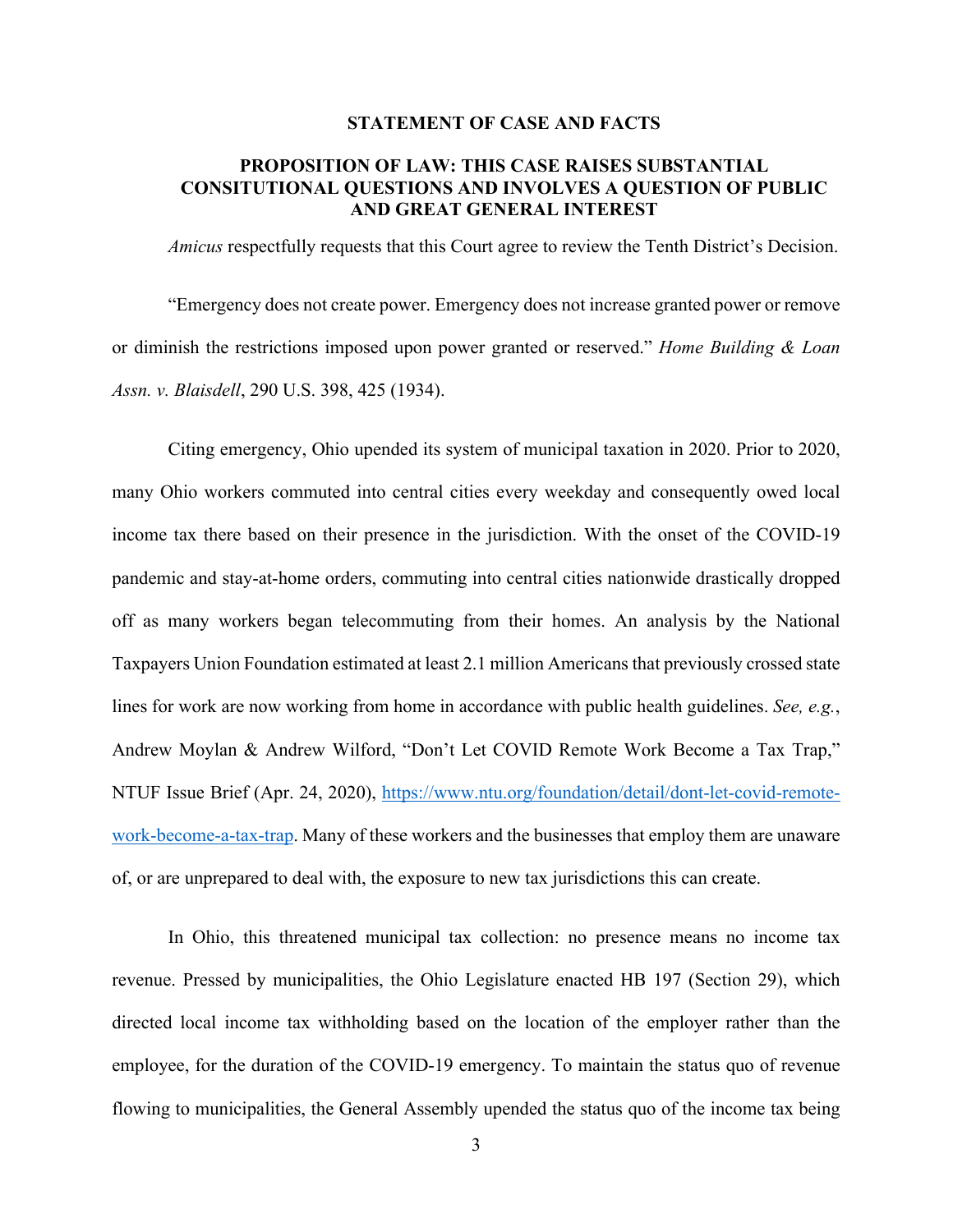based on presence of the individual in the jurisdiction. Plaintiffs in this action are not residents of Columbus and may not even set foot in Columbus but are paying Columbus income tax on 100 percent of their earnings. Perhaps intended as applying for only a few weeks, as the COVID-19 emergency extended so did the duration of this temporary rule.

Whether temporary or permanent, the Ohio enactment is a sharp change from the Due Process standard that this court and courts around the country have repeatedly upheld: you don't owe tax to a jurisdiction where you have no connection. *See, e.g.*, *Miller Bros. v. State of Maryland*, 347 U.S. 340, 344-45 (1954) ("But the course of decisions does reflect at least consistent adherence to one time-honored concept: that due process requires some definite link, some minimum connection, between a state and the person, property or transaction it seeks to tax. Thus, the Court has frequently held that domicile or residence, more substantial than mere presence in transit or sojourn, is an adequate basis for taxation, including income, property, and death taxes."); *International Shoe Co. v. State of Washington*, 326 U.S. 310, 316 (1945) ("[D]ue process requires only that in order to subject a defendant to a judgment in personam, if he be not present within the territory of the forum, he have certain minimum contacts with it such that the maintenance of the suit does not offend 'traditional notions of fair play and substantial justice.'"); *Wisconsin v. J.C. Penney Co.*, 311 U.S. 435, 444 (1940) ("That test is whether property was taken without due process of law, or, if paraphrase we must, whether the taxing power exerted by the state bears fiscal relation to protection, opportunities and benefits given by the state. The simple but controlling question is whether the state has given anything for which it can ask return."); *McCullough v. Maryland*, 4 Wheat. (17 U.S.) 316, 429 (1819) ("All subjects over which the sovereign power of a state extends, are objects of taxation; but those over which it does not extend, are, upon the soundest principles, exempt from taxation."). Here, Ohio established taxation not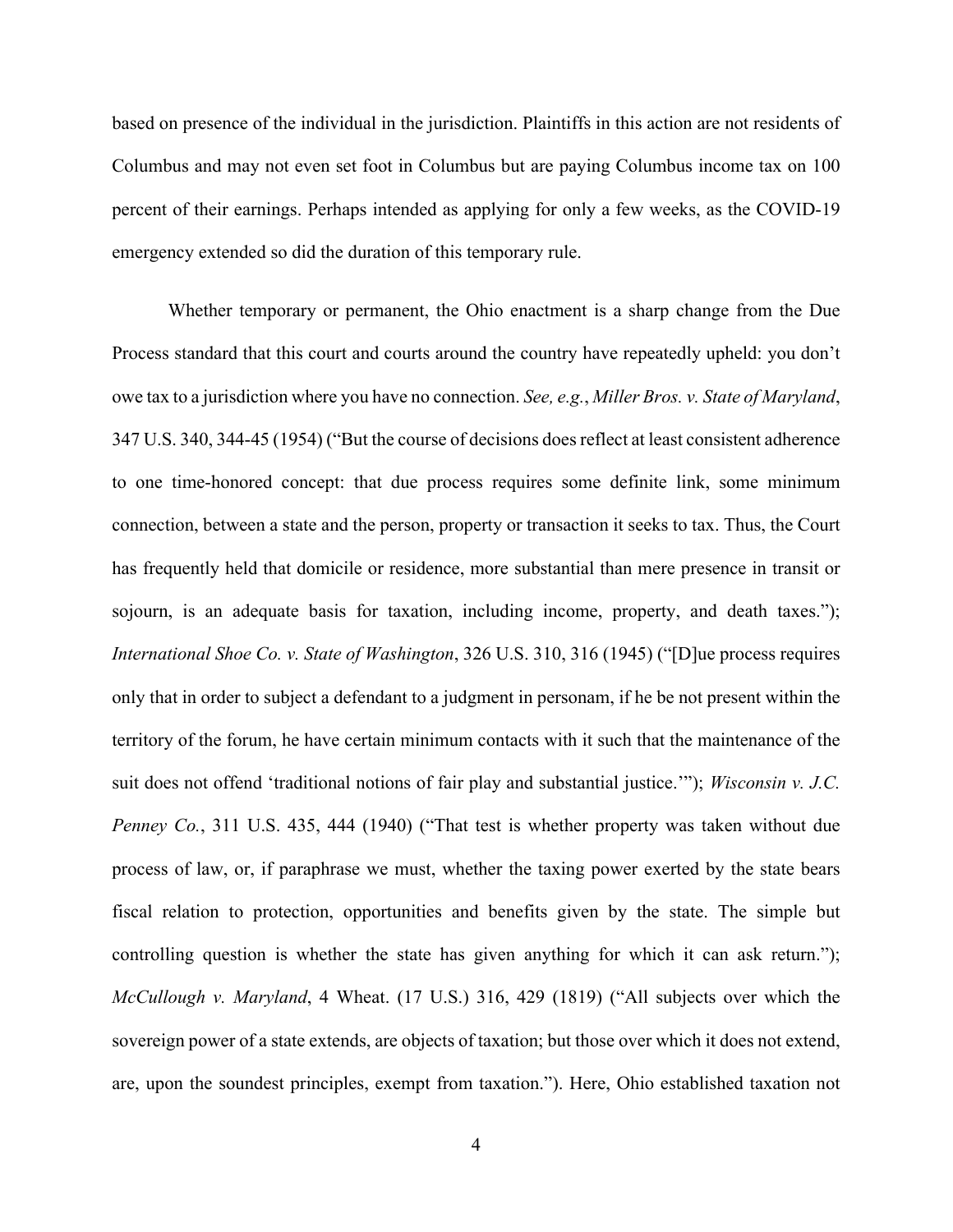based on physical or economic presence by the individual in the jurisdiction, but by either past presence or the presence of the individual's employer.

If Ohio's policy is justified, explicitly or implicitly, on past presence by the individual in the jurisdiction, this is a problem because nexus should expire. At the state level, out of concerns for due process, you cannot *have* nexus merely because you *had* nexus prior to the taxing year. For example, when a business has engaged in a sufficient level of activity to create nexus for corporate income tax purposes, in all but a few states nexus lasts for just that taxable year. *See*  Bloomberg Tax, *2019 Survey of State Tax Departments* (2019) at 33-37 (reporting that in nearly all states, nexus ends upon the end of the calendar year of the nexus-creating activity; in Mississippi, nexus ends upon the cessation of the nexus-creating activity); Adam B. Thimmesch, *The Tax Hangover: Trailing Nexus*, 33 Va. Tax. Rev. 497, 504 (2014) (estimating that 35 states continue business tax nexus past cessation of nexus-creating activity). When state tax officials were asked if nexus continues, or trails, for an additional year, no state acknowledged that to be the case although three states gave equivocal answers. *See* Bloomberg Tax, *2019 Survey of State Tax Departments* (2019) at 33-37 (California, Georgia, Hawaii). Similarly, for sales tax, while half the states enforce nexus for an entire year in the year of a nexus-creating activity, only two states (Missouri and Rhode Island) continue nexus into the subsequent year with five other states including Massachusetts giving equivocal guidance. *See* Bloomberg Tax, *2019 Survey of State Tax Departments* (2019) at 358-62. The indefinite period of the policy when enacted also raises obvious Due Process Clause concerns.

If Ohio's policy of taxing individuals is justified based on the presence of a separate person, *i.e.*, the person's employer, this raises the question of whether such "attributional nexus" comports with due process. *See, e.g.*, Joseph Bishop-Henchman, *The History of Internet Sales Taxes from*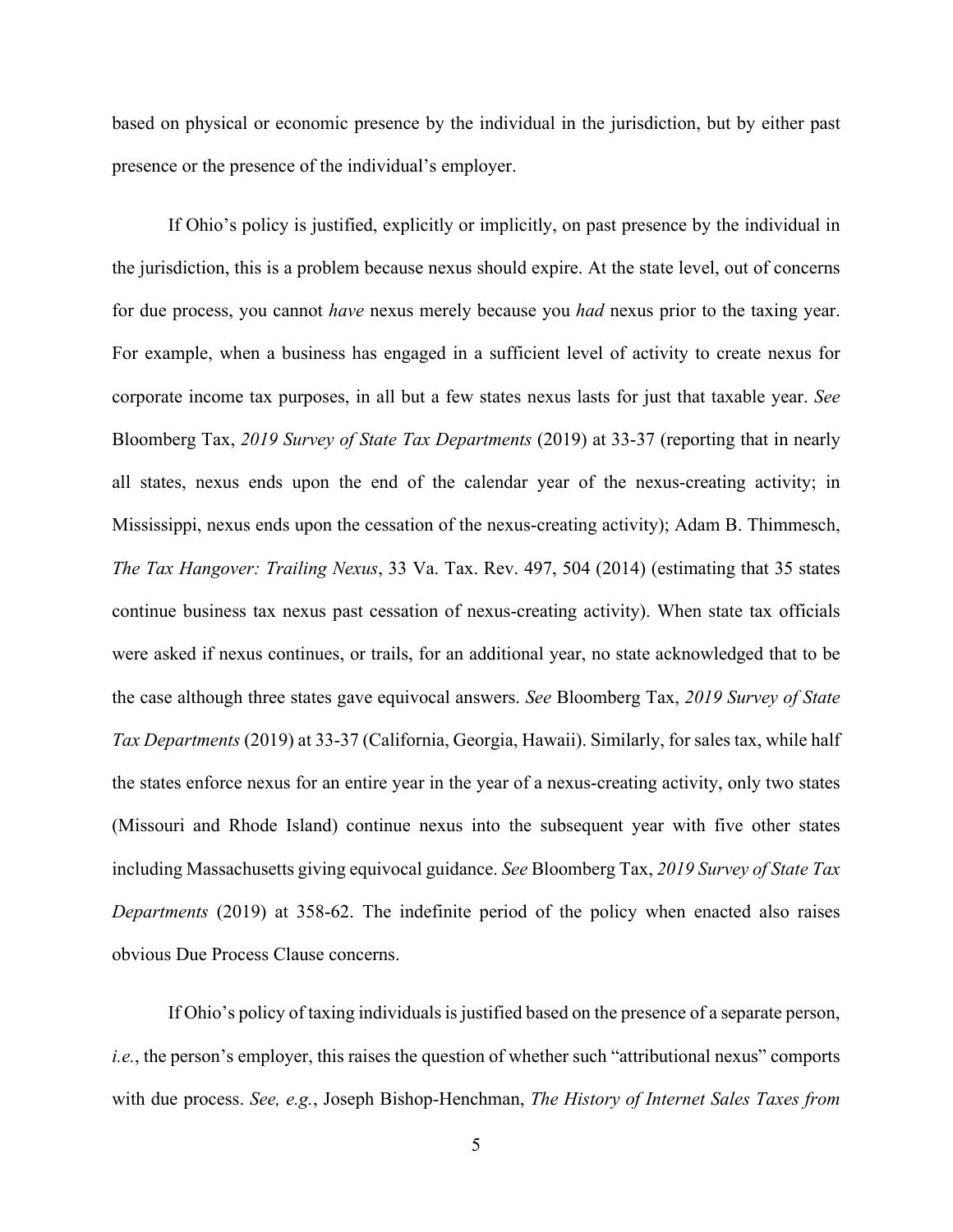*1789 to the Present Day*, Cato Supreme Court Review 2017-18 269, 285 (quoting the U.S. Supreme Court as describing attributional nexus cases as the "furthest extension" of nexus). Given that remote workers in Ohio and elsewhere are susceptible to greatly expanded risk of taxation if they may owe tax wherever their employer owes tax, taxpayers deserve fair notice if this is the standard embraced in Ohio courts.

While characterized as a continuation of the status quo, Ohio's enactment was actually a dramatic change in how we think about individual taxation. Instead of the price we pay for the services we receive where we live and work, income taxes would instead be unmoored from presence in a jurisdiction. Such a dramatic policy change such as this, with the potential to affect the many Americans who formerly commuted between states but now telecommute from one location, is a matter of grave public concern and worthy of consideration by the state's highest court.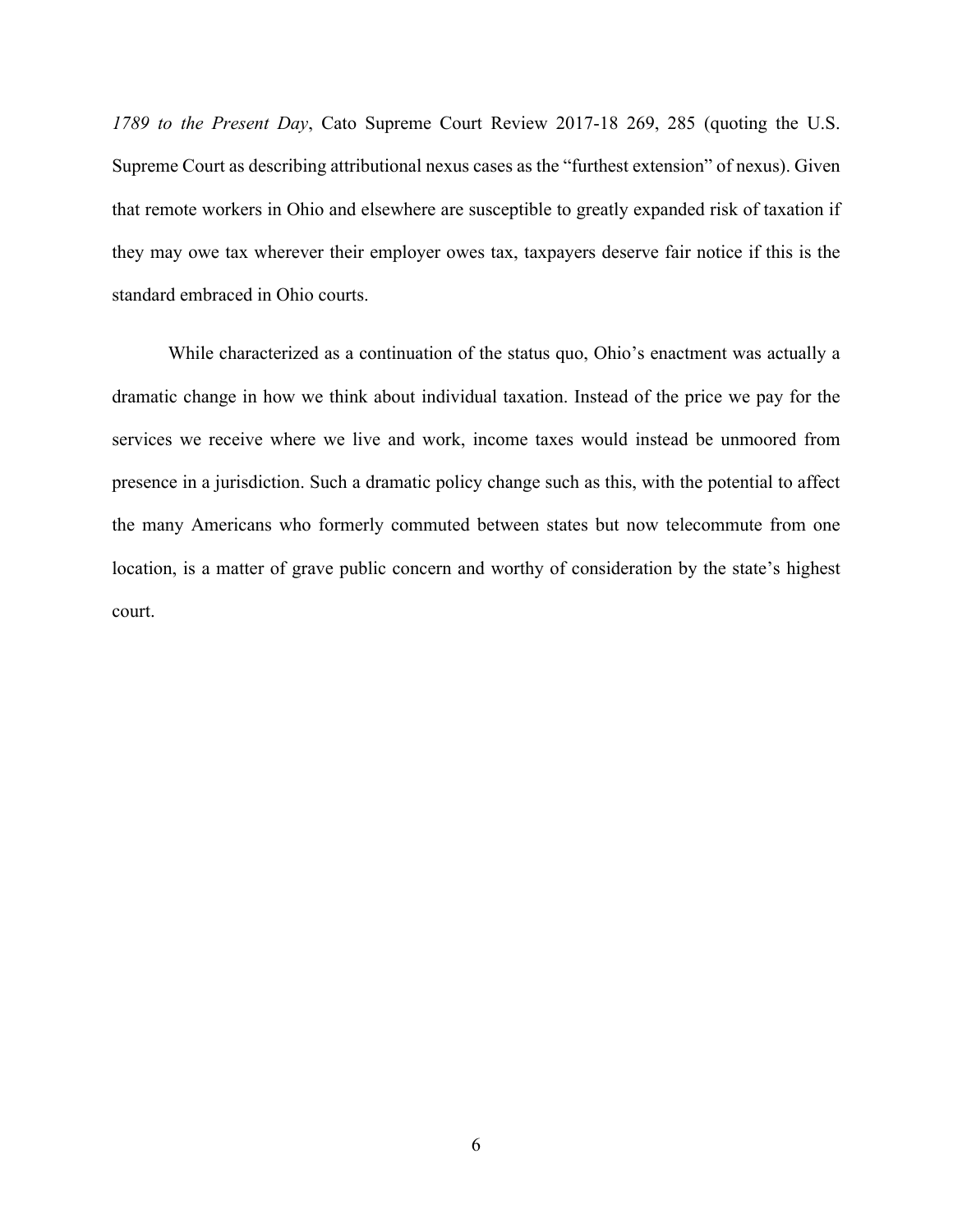#### **CONCLUSION**

<span id="page-10-0"></span>For the foregoing reasons, *Amicus* respectfully requests that the Court accept jurisdiction and reverse the judgment below.

Dated: January 14, 2022 Respectfully submitted,

*/s/ Sean T. Lavin\** \**counsel of record* Sean T. Lavin (Ohio Bar No. 0073806) Lavin Boehm, LLC 3091 Mayfield Road, Suite 212 Cleveland, Ohio 44118 216-623-0900 Email: Sean@LavinBoehm.com

Joseph D. Henchman (*pro hac vice* pending) National Taxpayers Union Foundation 122 C Street N.W., Suite 650 Washington, DC 20001 (202) 766-5019 Email: jbh@ntu.org

*Attorneys for Amicus Curiae* National Taxpayers Union Foundation